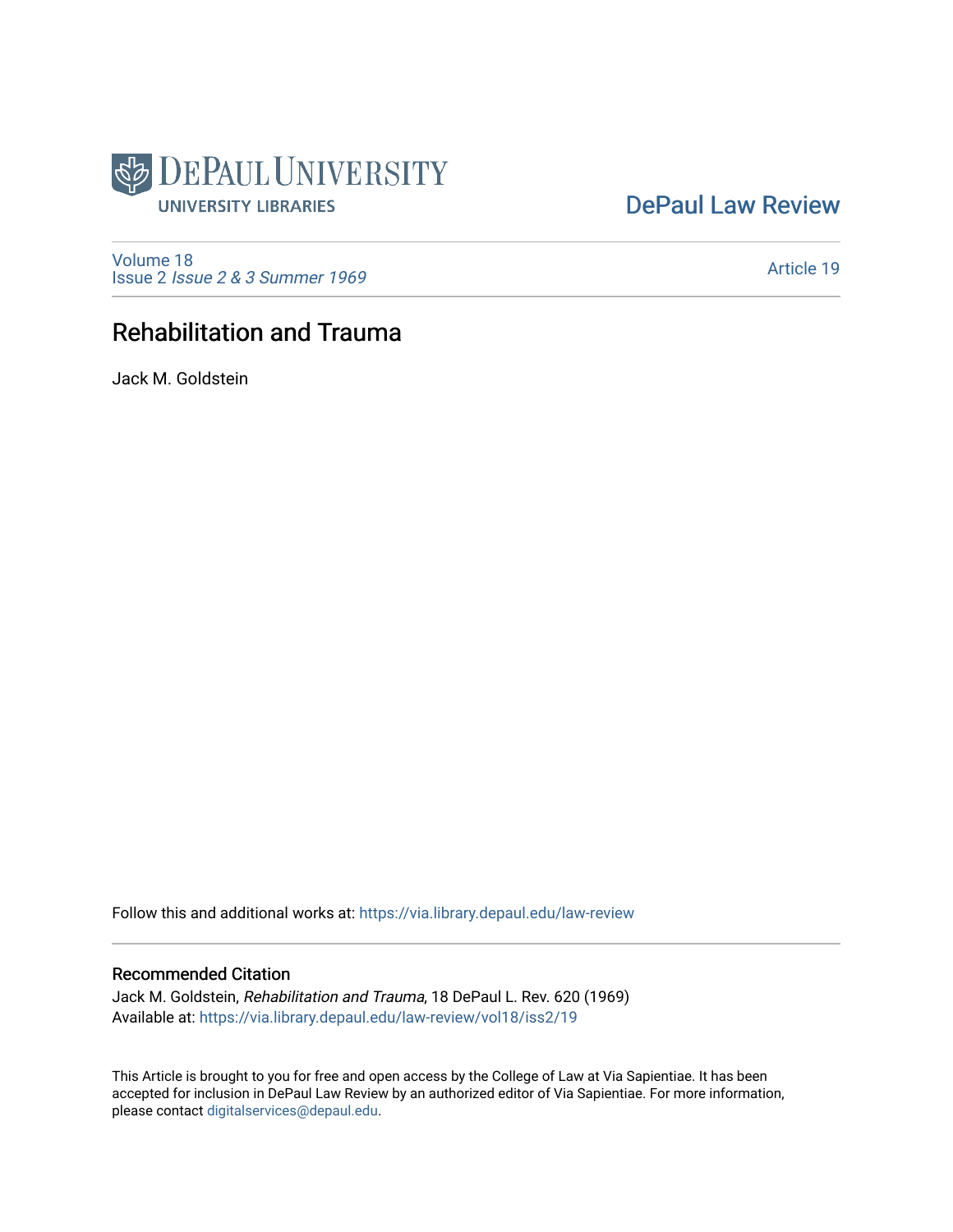### REHABILITATION AND TRAUMA

#### JACK M. GOLDSTEIN\*

**SIDE FROM** the effects on the individual involved, traumatic epi-, sodes have widespread medical, economic and legal implications. Acute medical care, including surgery where indicated, is followed by rehabilitative procedures which are designed to restore the patient to his maximum functional capacity. Economic costs are enormous on a national basis and frequently on a personal basis as well. While these costs, as well as the equitable adjustment'of legal and financial rights and responsibilities, are beyond the scope of this paper, some comment will be made in order to show the perspective in which rehabilitation medicine functions.

In strictly personal terms the injured person is precipitously faced with the consequences of his injury on a variety of levels. Injuries may range from trivial insults to the person to disabling catastrophe. There is a total difference in kind as well as in degree between the slight injury which causes disability for a day or even a week and the major injury which results in long-term or permanent incapacitation. How the individual is affected by the injury is dictated not only by the extent of the trauma but by his personality, family responsibilities, and the amount of alternative income. All too often the evaluation of disabilities is confined to physical findings only. One must also take into consideration the total patient and his functional ability to become a useful member in both his family and in the community.

The classical medical approach to illness or injury was predominantly geared to the pathology involved rather than to the patient. While this was a great service to the patient, it was a narrow one insofar as it largely ignored his human needs other than the medical. Sur-

<sup>\*</sup>DR. GOLDSTEIN *is the Associate Director of Rehabilitation Medicine at Goldwater Memorial Hospital, an affiliate of the New York University Medical Center. He is a faculty member at the New York University Medical School. He is a Visiting Lecturer at St. John's Law School. He received his B.S. from New York University and his M.D. from the University of Innsbruck in Austria. The author acknowledges with thanks, Joseph Novey, M.S.W., Ed.D., for his suggestions and editing in the writing of this article. This work was supported in part by the Social and Rehabilitation Service, Department of Health, Education and Welfare, under the designation of New York University as a Rehabilitation Research and Training Center.*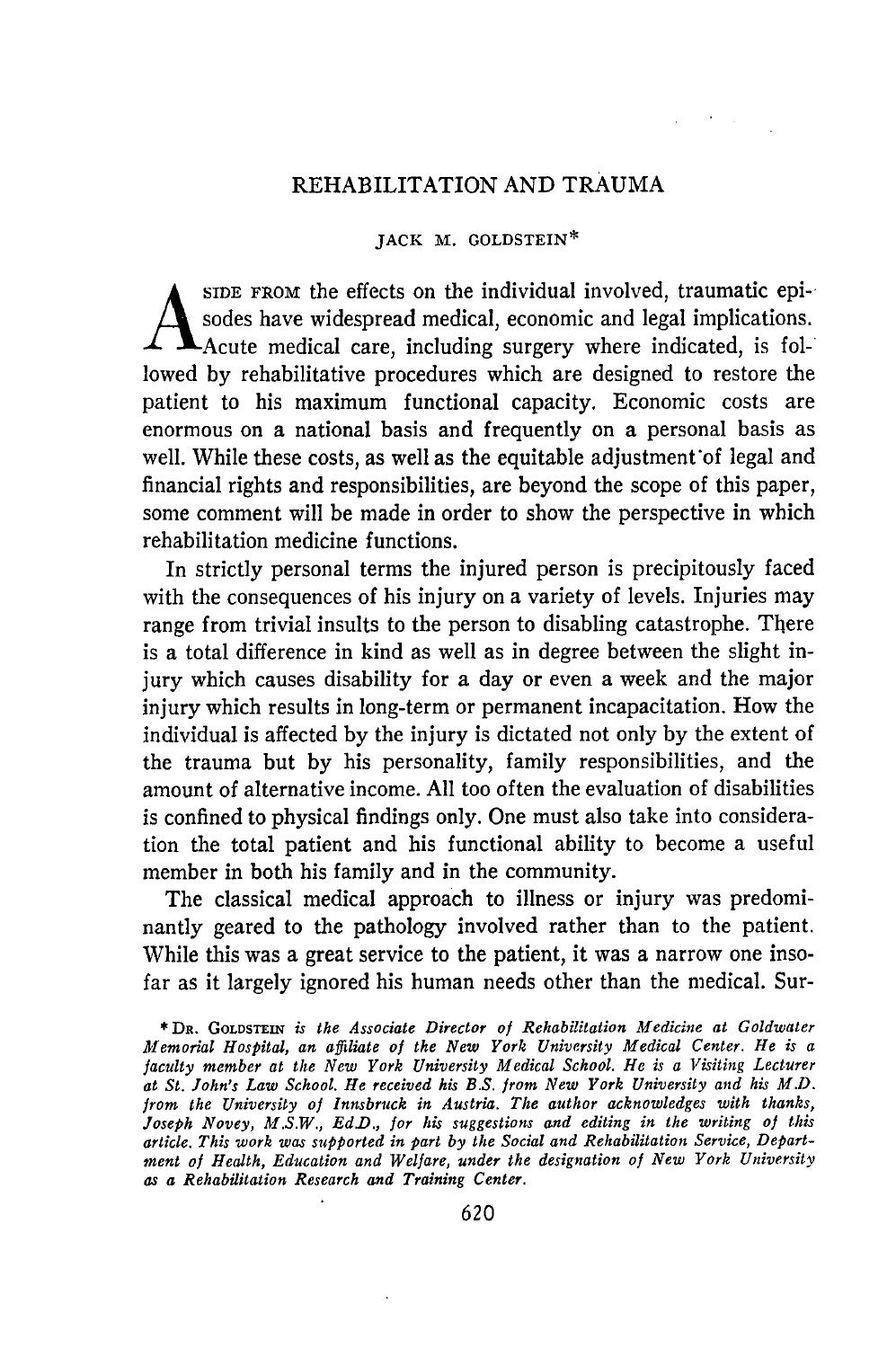gical intervention, for example, which is limited to the removal or correction of gross pathology, is frequently self-defeating to the total medical objective of restoration of health and function.

The injured person has many needs besides the medical. Economic needs and responsibilities do not cease, rather they continue and are most often additionally subject to the strain of all or part of the medical expenses. Emotional complications spring from medical and psychological stress. Family relationships are frequently disturbed. It is clearly in everyone's interest that the injured person be helped to return as quickly as possible to a situation as close to his normal pattern of living as conditions allow. This requires that he be seen as a whole human being whose well being is many-faceted.

Rehabilitation, medical rehabilitation or rehabilitation of the physically handicapped all mean the restoration of the patient to his maximum physical, social and economic capacity. To be most effective it should be initiated at the onset of any illness or trauma, acute or chronic. Residual disability is often caused not by the original insult but by inactivity such as excessive immobilization, or activity in a faulty position because of weakness and pain. For example, flexion contractures, decubitus ulcers and painful restricted extremities are avoidable if rehabilitation is started early. Furthermore, the patient's psychological response to his trauma or illness is much more favorable if he knows that the physician's goal in treatment goes beyond the immedidte medical problem to include restoration to useful function.

Rehabilitation medicine is a comparatively new field of medicine. It became a recognized specialty after World War II when a large number of the physically handicapped had to be returned to an active society as quickly as possible. During World War II, through the development of surgical skills and chemotherapy, many lives were saved that would previously have been lost. These patients had to be returned to a useful life, and it was then under the leadership of Dr. Howard A. Rusk and others that the specialty of rehabilitation medicine evolved.

As stated by Dr. Rusk, medical rehabilitation has been frequently termed the third phase of medicine:<sup>1</sup> the first phase being preventive medicine, the second phase, curative medicine and surgery, and the third phase, one in which a dynamic program of rehabilitation is

**<sup>1</sup> Rusx,** REHABILITATION MEDICINE **11 (2d** ed. **1958).**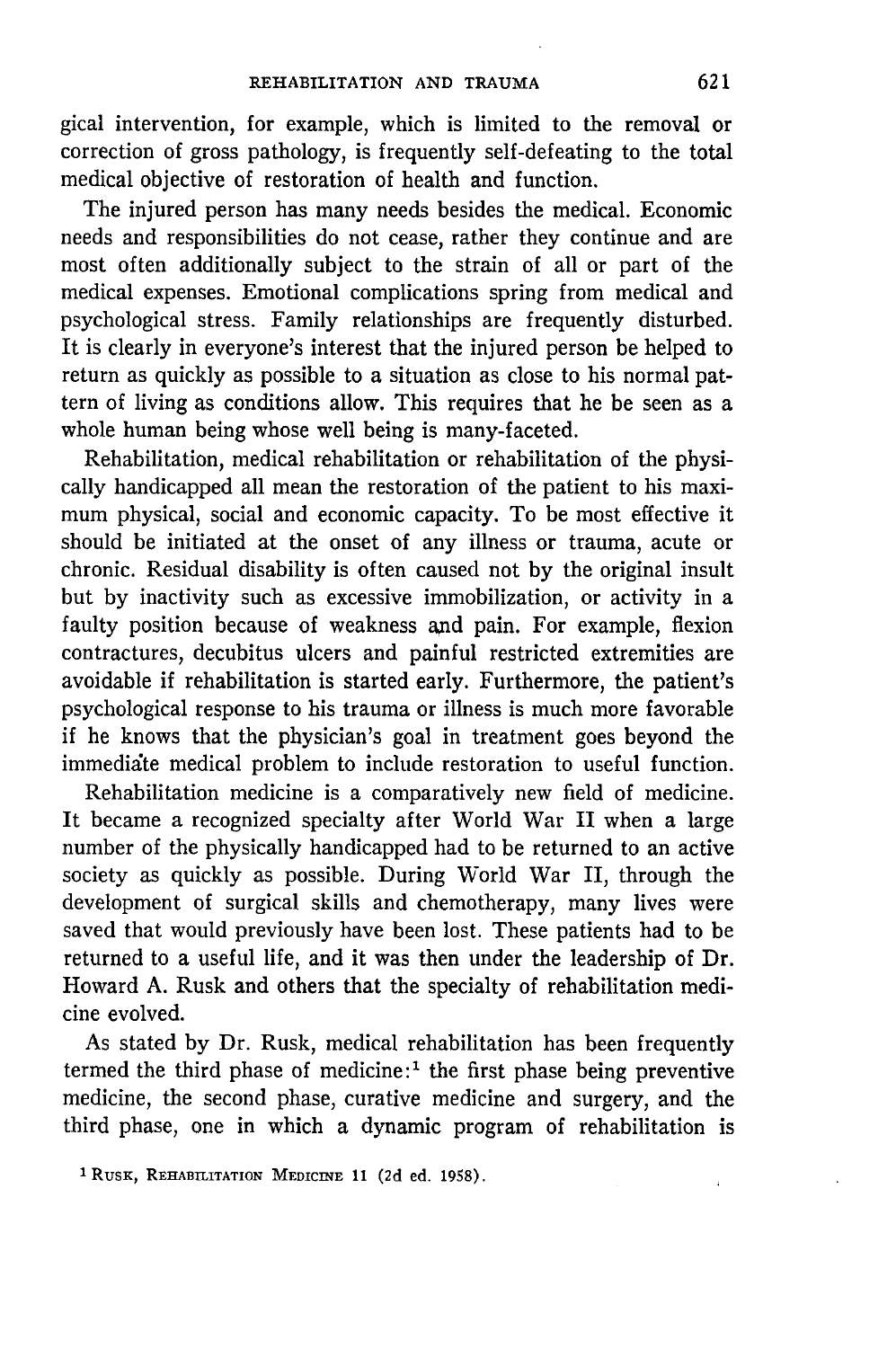carried out. The first objective of rehabilitation medicine is to eliminate the physical disability, if this is possible; the second is to reduce or alleviate the disability to the greatest extent possible, and the third, to return the person with a residual physical disability to live and work within the limits of the disability, but to the hilt of his capabilities.

A specialty training program for physicians was developed, and with the inclusion of paramedical personnel, the team approach to the patient came into being. During the specialty training the medical trainee is exposed to subjects such as anatomy, neuro-anatomy, kinesiology (study of muscles in motion), neurology, orthopedics, and to the application of appliances such as prosthetic limbs, bracing, self-aid devices, and to the scientific use and prescription of wheelchairs. The physician is exposed to various types of physical disabilities, and because of his exposure, he becomes expert in their evaluation, prognosis and treatment.

It is this ability to evaluate and correlate the patient's disability with his ability to become functional as a person that makes the physiatrist an invaluable expert witness. In the field of personal injury the knowledge of the physiatrist with his team approach and the use of the paramedical staff consisting of the psychologist, social worker, vocational counselor, physical therapist, occupational therapist and speech therapist all help in treatment, and ultimately, the most constructive disposition of the case.

The techniques used in rehabilitation are primarily clinical and educational in nature. The use of various therapeutic modalities in the form of exercise, heat, and appliances help to reduce the physical incapacities resulting from trauma. Basic physical measures include positioning the patient, splinting, and bracing. Within the limits of his residual ability, the patient is helped to regain his functional capacity with or without the aid of orthopedic devices.

In addition to psychological and economic disorganization, needlessly protracted medical care can result in decubital sores, contractures, urinary involvements and other physical effects with far reaching consequences on the recovery of the patient. If a rehabilitation program is undertaken early, many of the dangers of unnecessarily extended medical care can be avoided. For example, in cases of paraplegia resulting from trauma, discharge can usually be attained in six to eight months. While admittedly this is a protracted period of care, and in the end, the patient may only be capable of carrying out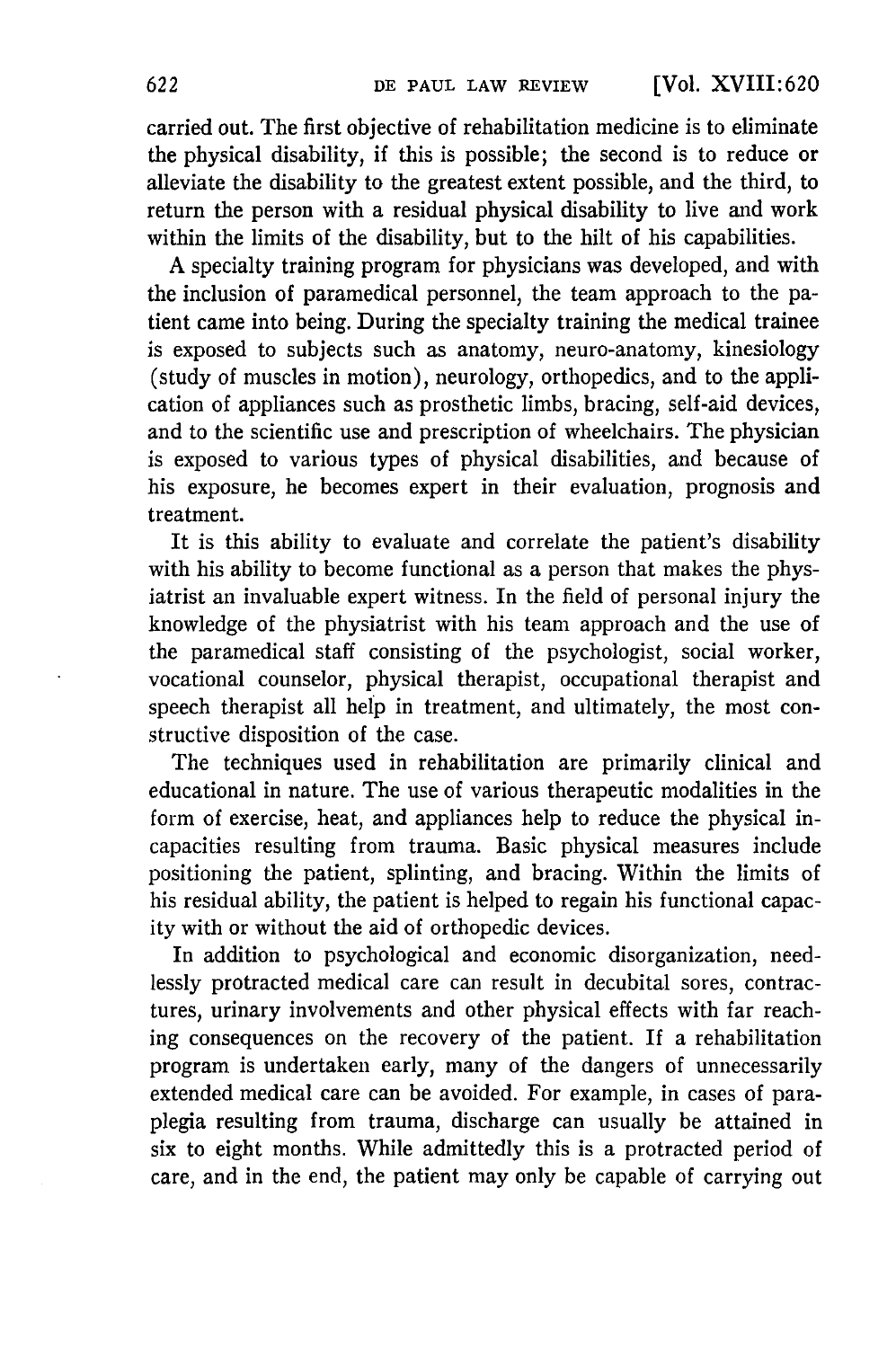the activities of daily living required for self care, it is vastly preferable in every sense to permanent hospitalization or total dependence at home, and in many cases the discharged paraplegic can return to some form of gainful activity. Another example is the low back injury where early diagnosis and effective rehabilitation techniques can often prevent the development of a chronic low back syndrome. A worker who suffers a severe traumatic injury to the leg resulting in surgical amputation will serve as a further illustration. Psychological shock, complete cessation or a sharp decrease of income, and anxiety about future employment will ordinarily complicate the problem. If these factors are ignored, or handled with vague and undirected assurances, the recovery of the patient will be slow at best, and he will probably never achieve the most productive life style that would have been possible with more sophisticated help. If the surgery is performed and the patient discharged with a broad directive to go out and buy himself an artificial leg, irreparable harm can be done. Medical rehabilitation is concerned with effective return to functional living, not merely with the alleviation of physical pathology.

In another situation, a young man in his early twenties was involved in an accident which resulted in a fracture dislocation of the spinal vertebrae in the thoracic column, involving complete severance of the spinal cord. Following surgery, it was found that irreparable damage had been caused to the spinal cord, and the young man is now what is termed a "paraplegic," with loss of both motor power and sensation of the lower extremities. The level of the loss depends upon the level of injury at the cord. Besides the loss of both motor power and sensation, there was also loss of control of both bladder and bowel. It is at this point that the physiatrist and the concept of the team approach is introduced as the third phase of treatment. Even to restore this individual to a partially functioning level, a dynamic approach is necessary. The individual, following the realization of the overwhelming disaster that has befallen him, becomes depressed; his motivation is at its lowest ebb, and at this time, he requires the help of the psychologist and the skilled social worker to overcome his emotional problem.

One of the most important medical considerations in the treatment of the paraplegic is the prevention of decubital ulcers due to loss of sensation of the skin and deeper tissues of the body. These ulcerations occur with special frequency over weight-bearing bony prominences covered only by skin and small amounts of muscle and subcutaneous

**1969]**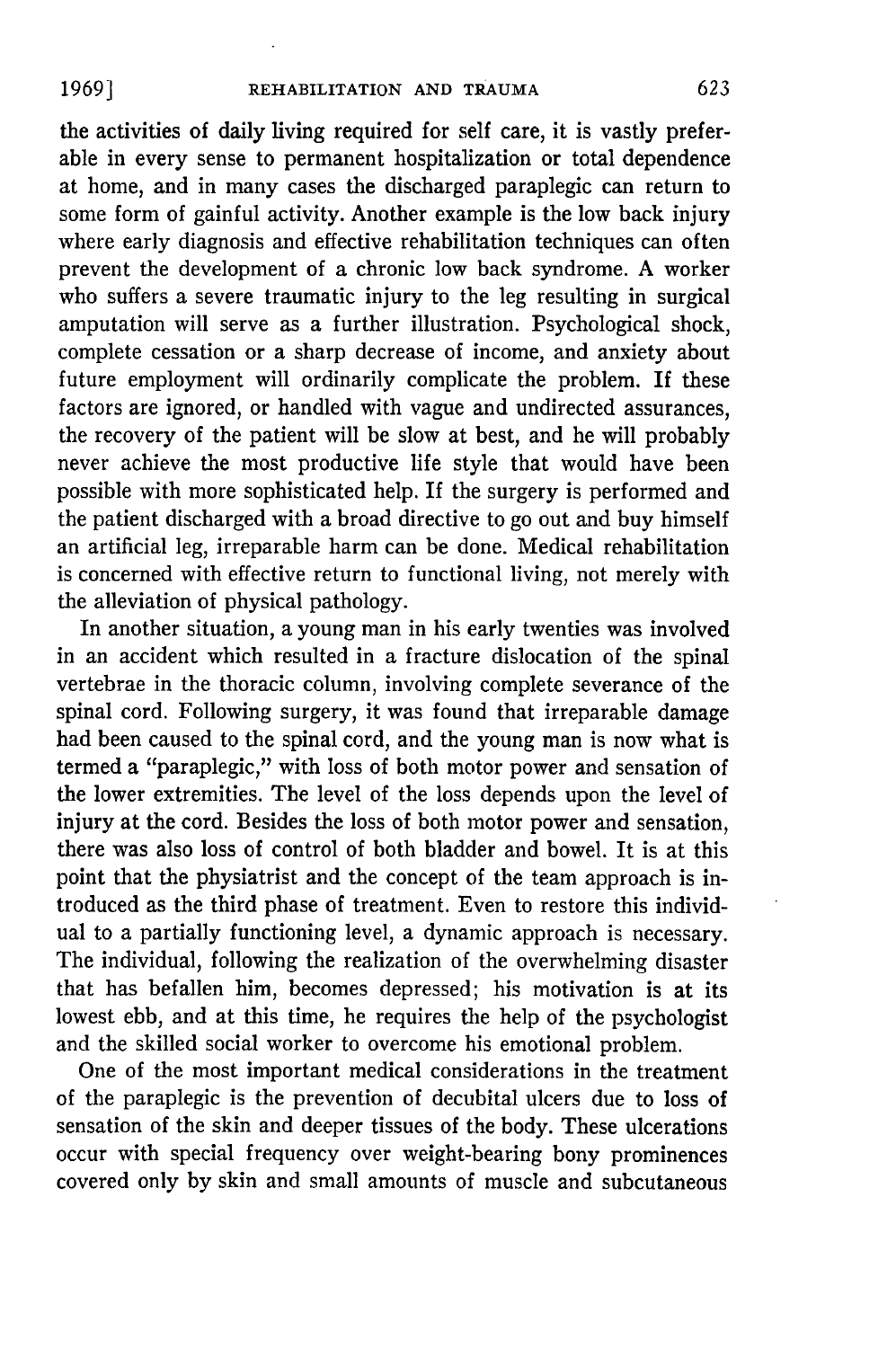tissue, namely, the areas over the sacrum, trochanters and ischial tuberosities. Skin breakdown is one of the most feared complications, and early in the training period of the patient, he must be taught proper skin care and methods of relieving pressure over the exposed areas of pressure. Early treatment in the form of exercises for strengthening of the upper extremities are taught the patient so that he will be able to transfer from the bed to the wheelchair. To prevent contractures of the muscles of the lower extremities, the patient is placed on a regimen of passive range of motion of the lower extremities, so that he can be ultimately fitted with braces. When the patient has reached this stage, he is provided with crutches and taught to carry his body weight upon his shoulders. He may even be able to ambulate for short distances with the aid of his crutches and braces. The bladder is carefully watched for infections, stones, and reflux reactions. Both bladder and bowel may be trained or devices used so that the lack of control may not become offensive.

While the patient described above is admittedly left with major disabilities, his situation must be seen in perspective. Prior to the era of rehabilitation medicine, a case of this type faced a short life span because of the many complications that would develop and the fact that the total patient was not treated. The patient often found himself abandoned with no further prospect of ever becoming a functional member of the community. But in a rehabilitation context, as this patient progresses through the various phases of his training and learns to live within the framework of his disability, the vocational counselor explores possibilities for occupational retraining. The patient may even be taught to drive his own vehicle with the aid of mechanical devices and so become more independent with this improvement in his mobility.

To further illustrate the role of the physiatrist in several areas of disability, and the present day concept of rehabilitation medicine, several types of situations involving trauma will be presented.

First, returning to the traumatic amputation referred to above, amputations are musculoskeletal problems of a special nature because disability results from either traumatic or pathological origin, necessitating the removal of a limb. The ratio of traumatic amputation to pathological amputation is approximately 1:6.<sup>2</sup> Rehabilitation of a patient who has had an amputation is an achievement reached through

<sup>2</sup> **COMMISSION ON PROSTHETIC-ORTHOTIC EDUCATION** OF **THE** NATIONAL ACADEMY **OF** SCIENCES **8 (1966).**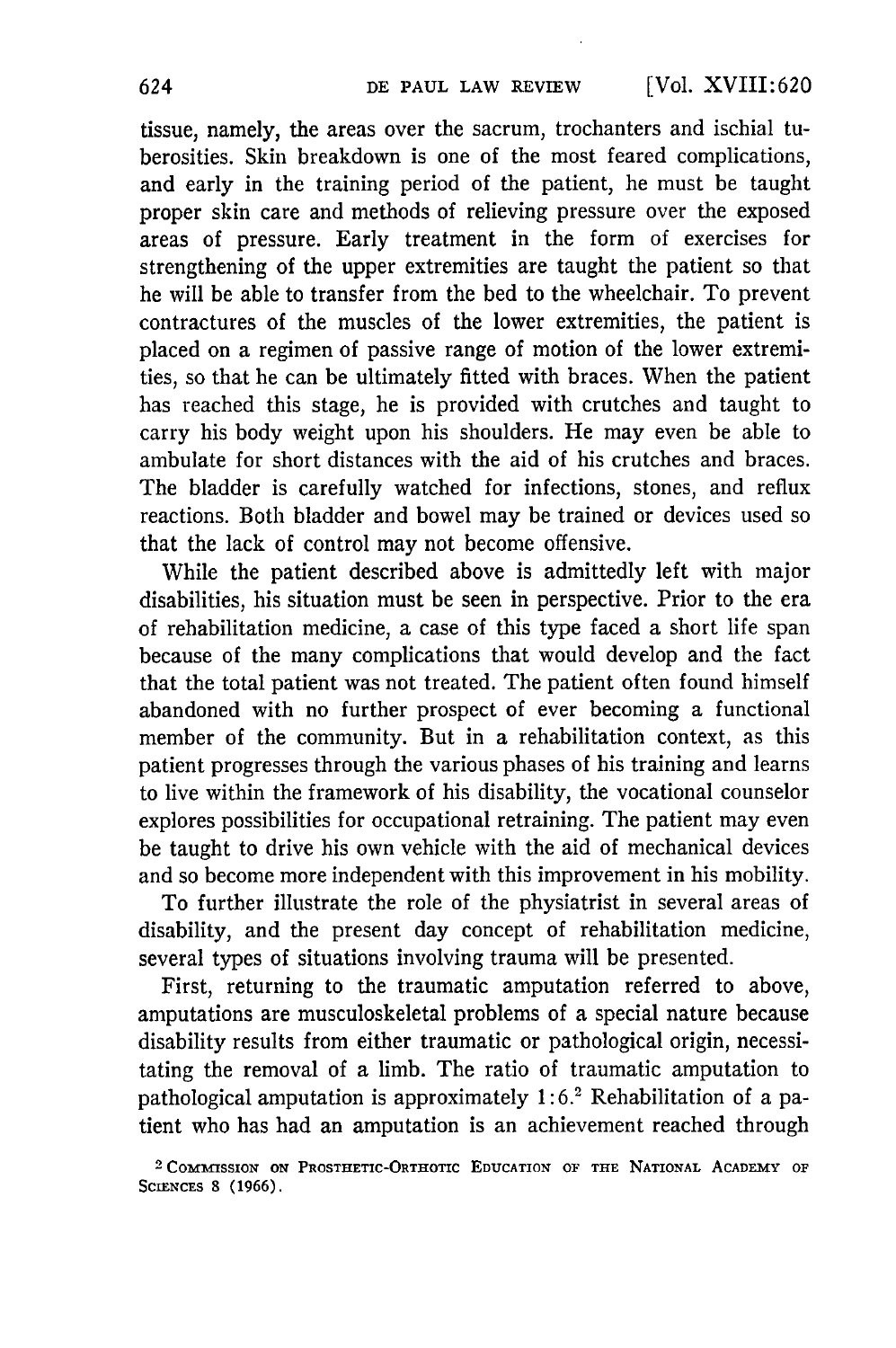successful management of the patient in a number of stages and is a step by step procedure. It requires teamwork among the doctors, nurses, therapists and limb maker. The state of the patient's health is important. If a cardiac condition is present, the energy cost required in the use of the limb may be so great that the patient may not be a candidate for a prosthetic limb.

The first stage is surgical-the removal of all or part of the limb. In the case of hip disarticulation (total removal of limb), a Canadian prosthesis ("bucket seat") is fitted, and the patient is trained in its use. If only part of the limb is removed, conditioning and shaping of the stump follows. Full range of motion is maintained at the hip, and resistive exercises are carried on for strengthening the upper extremities since the weight of the body will be carried by the shoulders while training crutches are being used. Body balance is taught by using parallel bars and crutches. A person who can handle crutches well during this stage has a good prognosis insofar as his ability to ambulate with a prosthesis is concerned.

In the past several years a newer technique called "immediate fitting" has been developed, and is in use in the major medical centers. In the past, amputation of the lower extremity was followed by prolonged bedrest, followed by training the individual in ambulation with use of a pylon, and finally fitting with the prosthesis. This usually required an extensive stay in the hospital, with all of the resulting costs to the individual and his family. In the "immediate fitting" technique a plaster cast is applied to the stump of the amputated limb in the operating room with a pylon attached so that when the patient awakens in his bed the sensation of a limb being present is immediately experienced. Usually on the following day standing is permitted, and on the second day, ambulation in the parallel bars is begun. About fourteen days after the cast is removed, an early fitting for a permanent prosthesis may be made. Treatment is thus reduced by several months and the patient should be able to return to his community and vocation in a shorter period of time.

Another area of particular concern to physicians and attorneys in trauma practice is that of back injury. A more detailed examination of this syndrome will help to illuminate some of the subtleties inherent in identifying and evaluating trauma. Diagnosis and etiology of back complaints are difficult, and at times impossible, to determine with certainty. This is an area in which malingering is sometimes suspected.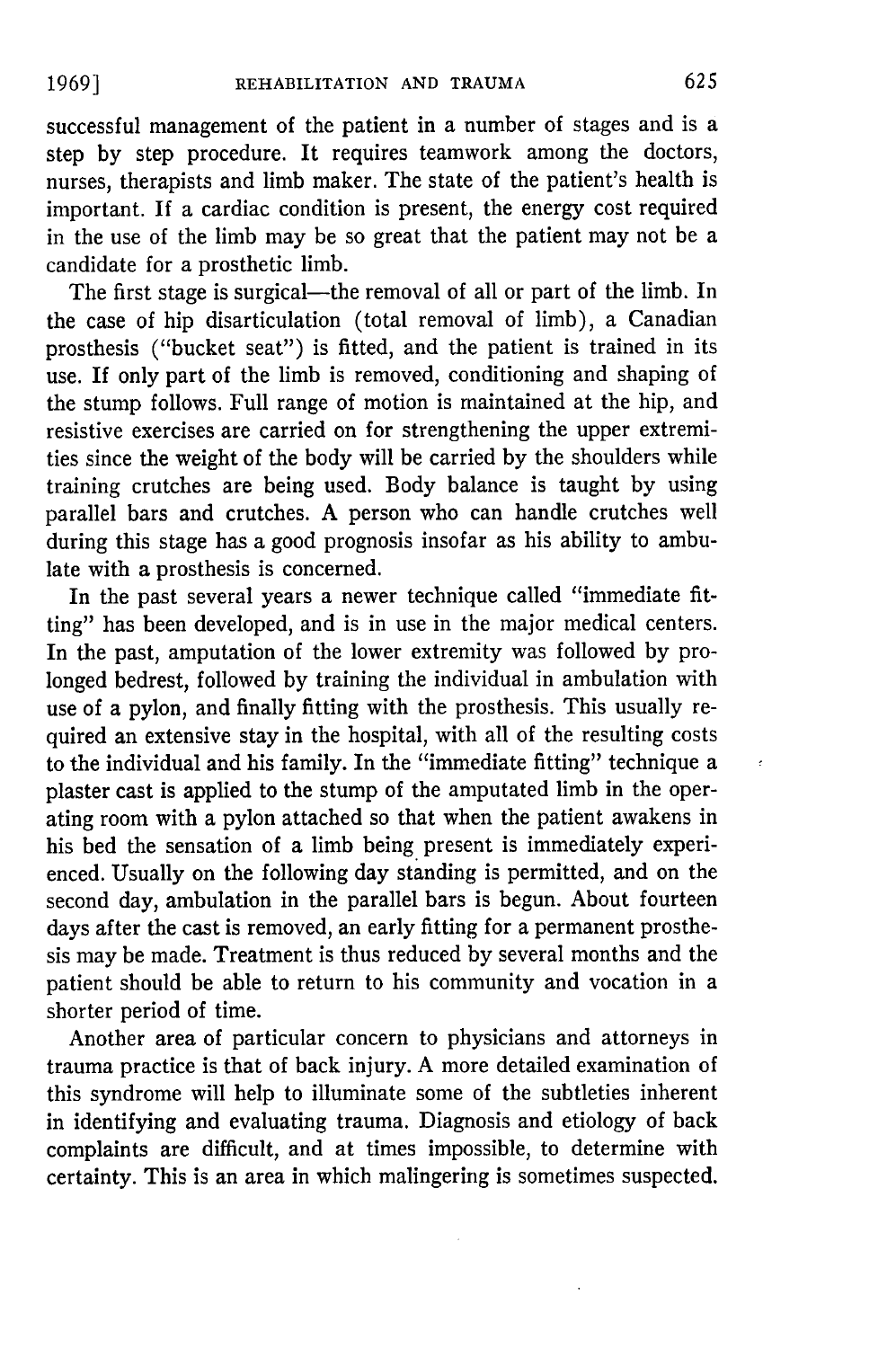Serious injuries to the back account for twelve and one-half per cent of all injuries incurred in New York state,<sup>3</sup> and since workmen with back injuries lose twenty-five per cent more time on the average than those with other traumatic injuries, the importance of this type of injury is self-evident. Despite these percentages, it should be remembered that other types of injuries are ten times as likely to leave permanent residual disabilities than is true of back injuries.'

The etiology of chronic back pain has caused more division among the medical profession than any other medical symptom. A logical approach is to classify the cause of back pain from a functional standpoint, the function being impaired by the following causes: (1) stress and strain, (2) chronic fatigue, (3). instabilities, or (4) other causes. It is estimated that approximately sixty per cent of patients with back pain have been affected by stress and strain, thirty per cent by chronic fatigue, five per cent by instabilities, and five per cent by other causes.<sup>5</sup>

Under stress and strain, back muscles may fail momentarily when they are required to resist a force greater than their tolerance. The resultant overstretching creates pain, sensitivity, and tightness, and after a few hours, spasmodic reactions occur. Examination of the back reveals stiffness, listing (functional scoliosis), and pain on movement. The medical objective in such cases is to relieve the sensitivity at the site of the injury, eliminate the spasm, and restore muscular balance. These objectives are attained by strapping the back for immobilization of the muscles, complete bed rest, injection of local anesthetics, and spraying with ethyl chloride (to relax muscles and to eliminate pain). The majority of patients with acute stress and strain injuries can be made comfortable within a few days and functional in ten to fourteen days.

Some of the most troublesome cases of back pain are found in the chronic fatigue category. This is a state of muscular inadequacy associated with prolonged tension without adequate relaxation. The most usual cause in these cases is faulty posture, the basis of which is either habitual, developmental or occupational. An example of occupationally induced faulty posture would be the worker whose tasks necessitate a strained work posture for prolonged periods. Developmental types

 $\ddot{\phantom{0}}$ 

**<sup>3</sup>** Russek, *Medical and Economic Factors Relating to the Compensible Back Injury,* 36 ARCH. PHYS. MED. 316, 317 (1955).

*<sup>4</sup>Id.* at 318.

*<sup>5</sup> Id.* at 320.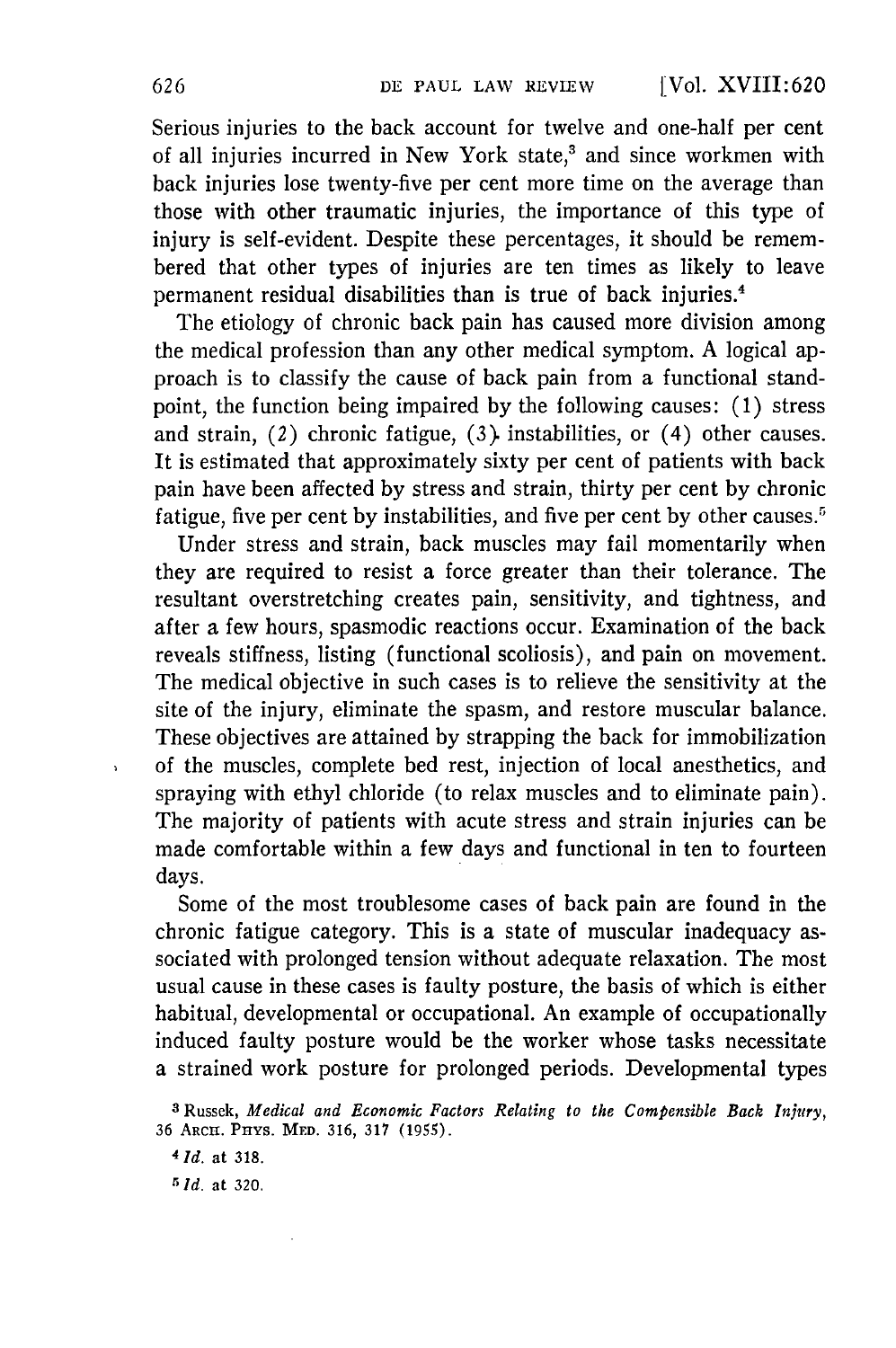include the sequelae of pathological conditions such as poliomyelitis, muscular dystrophy, multiple sclerosis, or fusion of the spine following Marie-Strumpell Disease. Once chronic fatigue develops, the sensitive tissue is easily irritated, with resulting backache. Changes from sedentary to heavy work should be preceded by conditioning. Similarly, conditioning should precede any unaccustomed heavy activity, including sports. There are few forms of work or other activity which by themselves are more likely to cause back pain than others. The crucial factor is fitness for a particular activity, not the activity itself.

Instabilities as a class are structural anatomical weaknesses of the bone, ligament or muscle. In the back, these are for the most part congenital although a small percentage are acquired. Relevant examples of congenital instabilities which might precipitate a lesion under stress are the undetected existence of spina bifida occulta (spinal malformation of a developmental nature), or a tendency to have vertebral slippages because of minor anatomical malformations. In the acute stage, treatment for lesions which occur because of instabilities is similar to that used for stress and strain and chronic fatigue as described above. However, if pain persists it may be necessary to use surgical intervention to stabilize the back.

In cases of violent injury it is not difficult to diagnose acute back pain nor to establish a course of treatment. X-ray examination will make it possible to determine with fair certainty whether or not injury has been sustained by the bone structure. In cases of soft tissue injury, muscle spasm will be present. If injury has been sustained, standard orthopedic procedures are used. From a rehabilitation standpoint, however, every effort must be made to avoid the superimposition of residual disabilities which may result from the treatment itself or from the development of disuse atrophy in any part of the body. Acute back injuries without bone involvement usually heal spontaneously under protected conditions. Complete bed rest is prescribed with supportive therapy for the relief of muscle tensions and pain (heat, massage, gentle exercise), accompanied by reassurance to the patient.

The balance of trauma situations in which back injuries are involved result from other causes, primarily of a violent nature. Contrary to the ordinary lay view, violent trauma constitutes only a very small part of injuries in the population. For example, back pain occurring in females who are actually suffering from a gynecological condition may be falsely attributed to trauma. Menopausal osteoporosis, malposi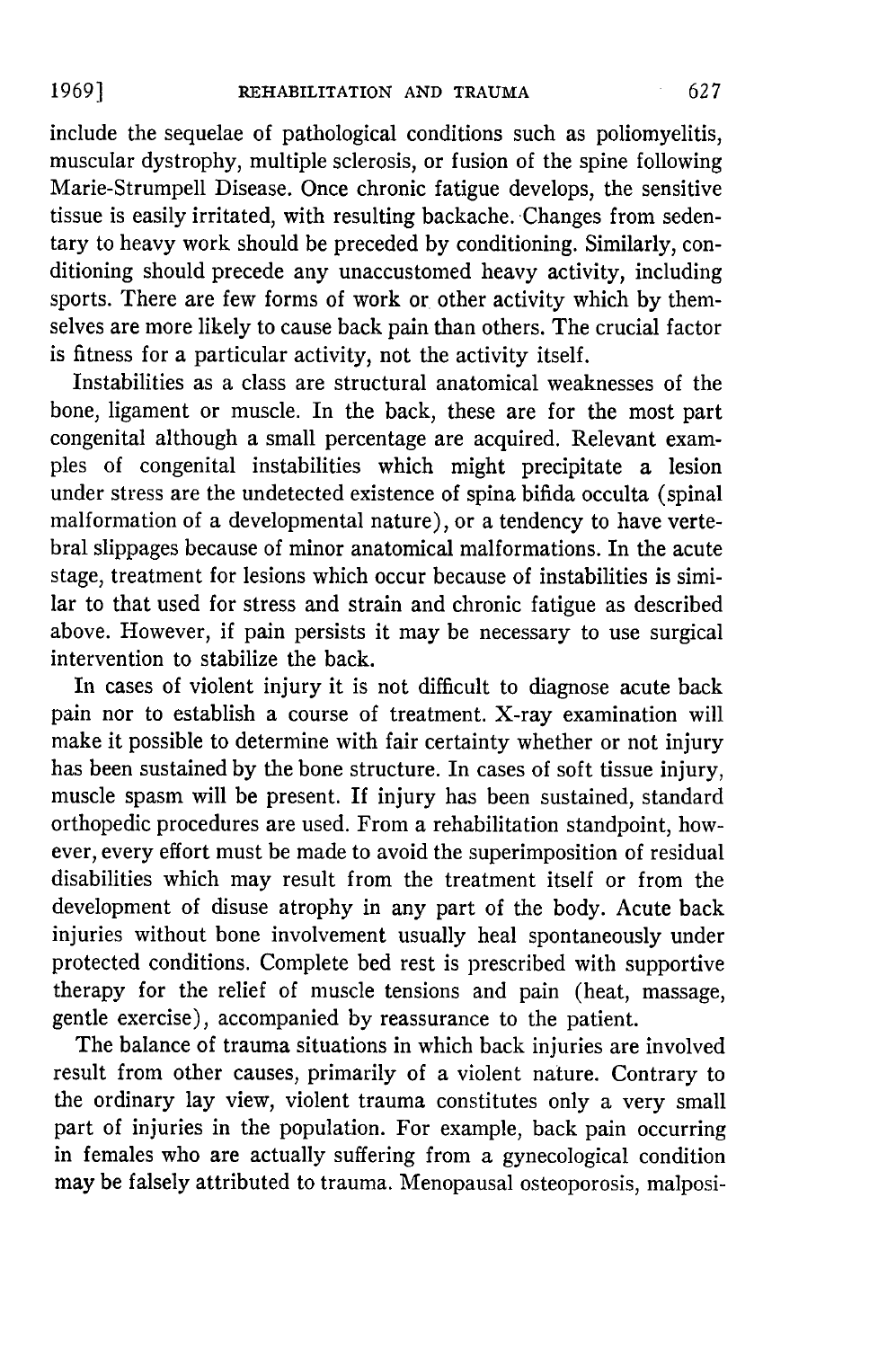tion of the uterus, or tumor masses may be the source of the back pain which is nevertheless ascribed to the effects of work. It is of the first importance for the attorney to realize this so that he will be alert to the fact that most trauma has a complicated etiology. It is self-evident that the equitable assessment of responsibility is heavily dependent on an accurate understanding of the facts.

The compensable back injury has certain special features and differs from other industrial injuries in terms of dollar costs and loss of time. From the rehabilitation standpoint early recognition of the functional diagnosis, etiology, and treatment of the total patient produces a better end result. While it is true of all situations requiring rehabilitation, it is especially important that individuals who are suffering from chronic conditions be helped by the appropriate medical and paramedical disciplines.

In determining liability in situations involving injury serious attention must be given to the possible existence of pre-existing morbid conditions. Many cases of back pain are the result of structural defects of the spine and its supporting structures. Such defects could be of a congenital or developmental nature. Skillful elicitation of the medical history is vitally important in arriving at a diagnosis in back complaints. An employee when seeking treatment for back pain may ascribe his injury to "lifting a package," "twisting his back" while performing a work task, or "slipping on a doorstep." Whether or not these stated reasons were the actual or sole reasons for the pain is frequently problematical. In many situations a carefully taken medical history will demonstrate that the back pain has been intermittently present for years. For example, the worker may reveal this information, followed by, "But, when I lifted the box my back gave out." A situation of this kind does not fall in the same class with injuries which are caused by accidental violence resulting in trauma. At a minimum, pre-existing morbidity should have a mitigating effect in determining liability.

Back pain as a symptom is all but impossible to evaluate in terms of severity because of the individual factor. Personality structure and varying degrees of tolerance to pain prevent the development of even relatively standard measurement scales. Every effort must be made to evaluate pain as carefully as possible, especially in the absence of muscular spasm, neurological signs, or other positive indications. Frequently the worker will claim that he is unable to work because of pain that is not present when he is at rest. This type of case is compounded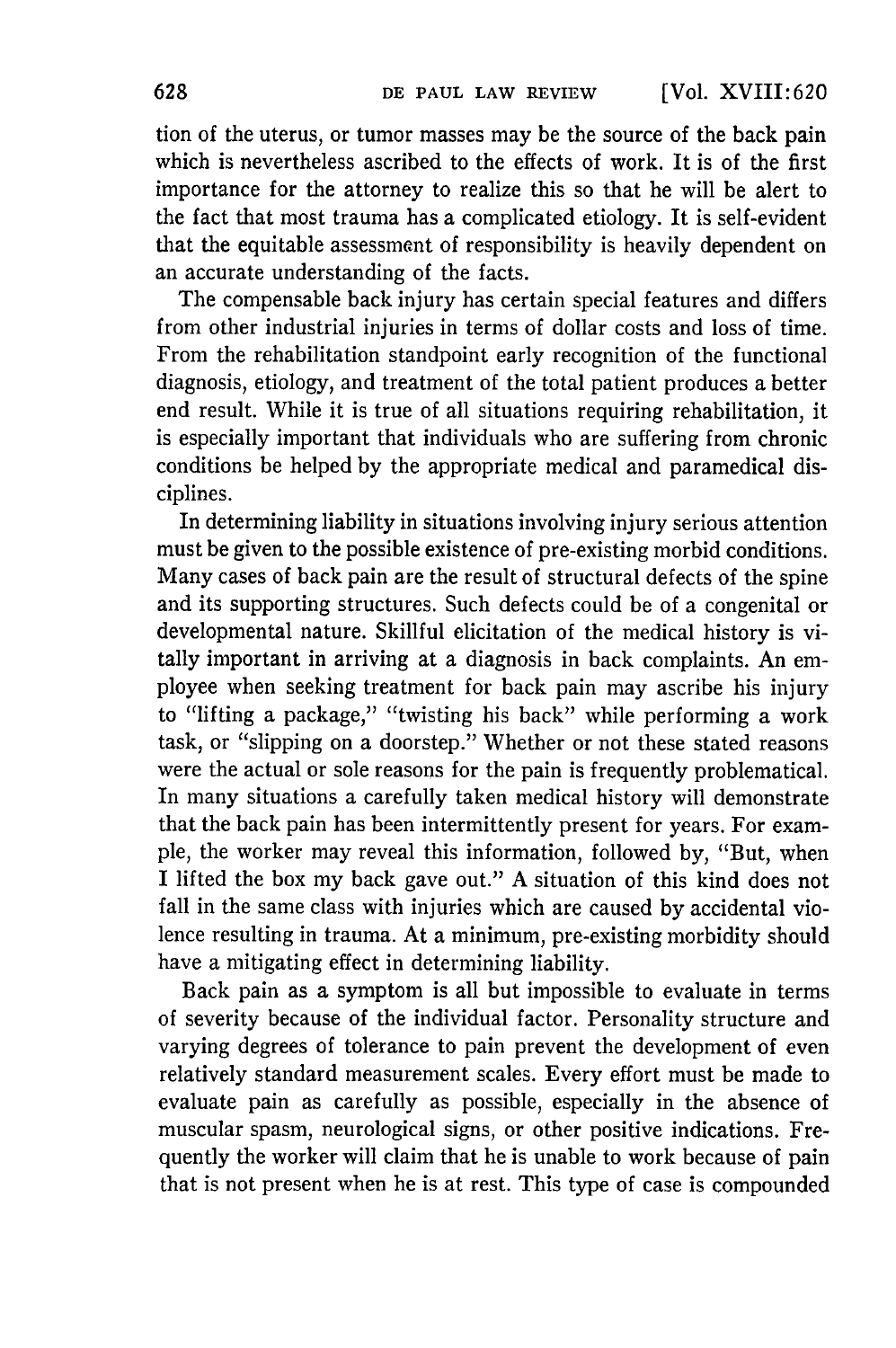by the fact that physical examination is often hampered because of pain; or if examination is complete, the diagnosis is often not based on positive signs. In such situations different examiners may reach antithetical conclusions with regard to disability.

From the moment that the trauma patient enters the hospital, his total concerns as a human being, insofar as they affect his recovery and future adjustment, are included in the therapeutic plan. As the leader of the medical team, the physician coordinates the activities of the paramedical specialists who are concerned with various facets of the patient. Skillful coordination of the team efforts is required to avoid the fragmentation of the patient's interests into poorly related segments.

The psychologist and social worker are directly concerned with the personality structure of the patient as it affects his motivation, his adjustment to the physical loss, and to the effects on his personal life. Help is given, as required, to alleviate depression, to arrange alternate income, to stabilize disturbances in family relationships, or to obtain retraining and change of vocation. Obviously, these are merely examples of the kinds of help which may be needed. They can make the difference between protracted or even permanent disability, with all of the implicit costs in human and economic terms, and rapid recovery and full or partial return to constructive living.

A recent development in the field of rehabilitation has broadened the possibilities of restoring disabled individuals to a better level of functional capacity. This is the collaboration with bio-engineers in the research and utilization of electronic principles in medical care. Motorized wheelchairs with sensitive toggle switches have made it possible for paralyzed individuals to achieve a fair degree of mobility. In conjunction with adaptive automotive devices, some paralyzed individuals can enormously extend their mobility. Many, who might otherwise have been unable to leave their beds or homes for the remainder of their lives, are thus enabled to attend school or work.

The most recent development is an electronically operated artificial prosthetic arm. This is a sophisticated device by means of which the amputee can flex the fingers and arms by literally willing them to flex as is the case with the natural arm. The mechanism is operated by minute electrical impulses which are generated in the muscles of the arm stump when the brain wills them to contract. Amplification of these impulses triggers the motor-driven arm and fingers. The impor-

**1969]**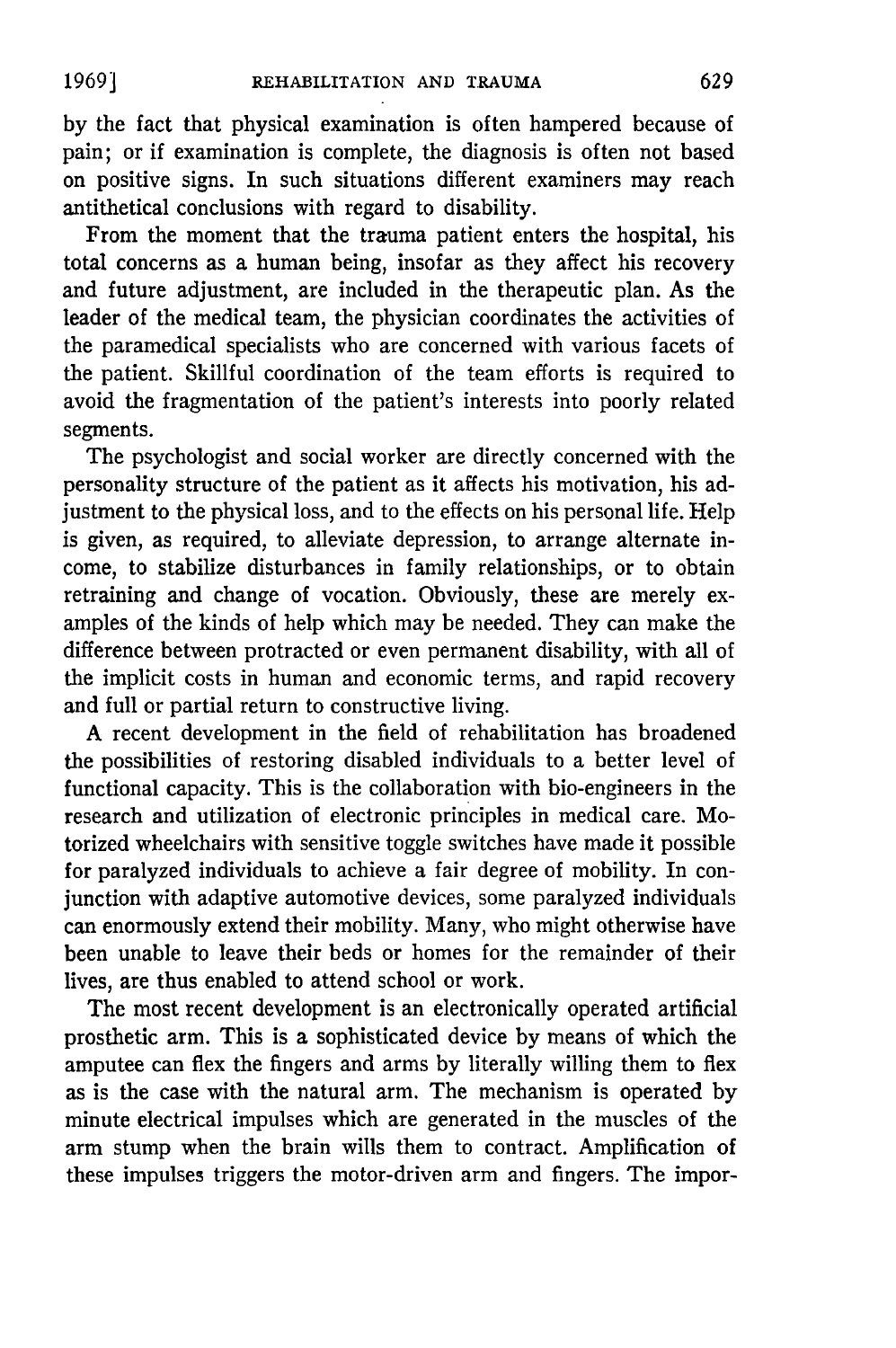tance of this development, as well as the continuing research which is going on in this and related areas, is best seen when compared with the conventional prosthetic arm which is basically cosmetic rather than practical, and which was frequently not used by the patient because its awkwardness outweighed its utility.

Rapid development has taken place in both numbers and quality of rehabilitation facilities in the United States, especially in metropolitan centers. At the same time the rehabilitation concept has increasingly permeated the entire country. Paralleling this development there has been a sharp increase in the number of physicians specializing in physiatrics, and a comparable rise in the number of individuals in the paramedical disciplines. Despite the significant growth in all of these areas a serious shortage of facilities and professional personnel still exists.

Rehabilitation care may be difficult to obtain in some parts of the country because of the shortage of facilities and because many physicians are not yet fully acquainted with how to utilize this comparatively new specialty. Also, treatment is apt to be expensive because of the number of disciplines involved and the relatively protracted nature of the care required. Nevertheless, the dollar benefits of rehabilitation have been repeatedly substantiated.

In recent years insurance carriers have become intensely interested in the impact of rehabilitation medicine on the reduction of disability, and consequently, the lessening of legal liability. The Insurance Company of North America and Liberty Mutual Insurance Company have been pioneers in this field. Research centers, such as Mend Institute of North America, have been established to develop training techniques and devices for the disabled which will shorten the period of disability and maximize functional capacity and return to work. The avoidance of unnecessary complications such as restriction in joint motion resulting from prolonged immobilization is a characteristic rehabilitation approach.

Space does not permit a full discussion of the physician as an expert witness, and the duty of the attorney to prepare himself in certain basic medical fundamentals of trauma. Whether the physician witness is friendly or hostile it is imperative that the attorney know the ground to the degree that he can utilize the knowledge of the former and protect his client from the partisanship of the latter. Included in the basic fundamentals is a reasonable degree of familiarity with the potentialities and techniques of rehabilitation medicine.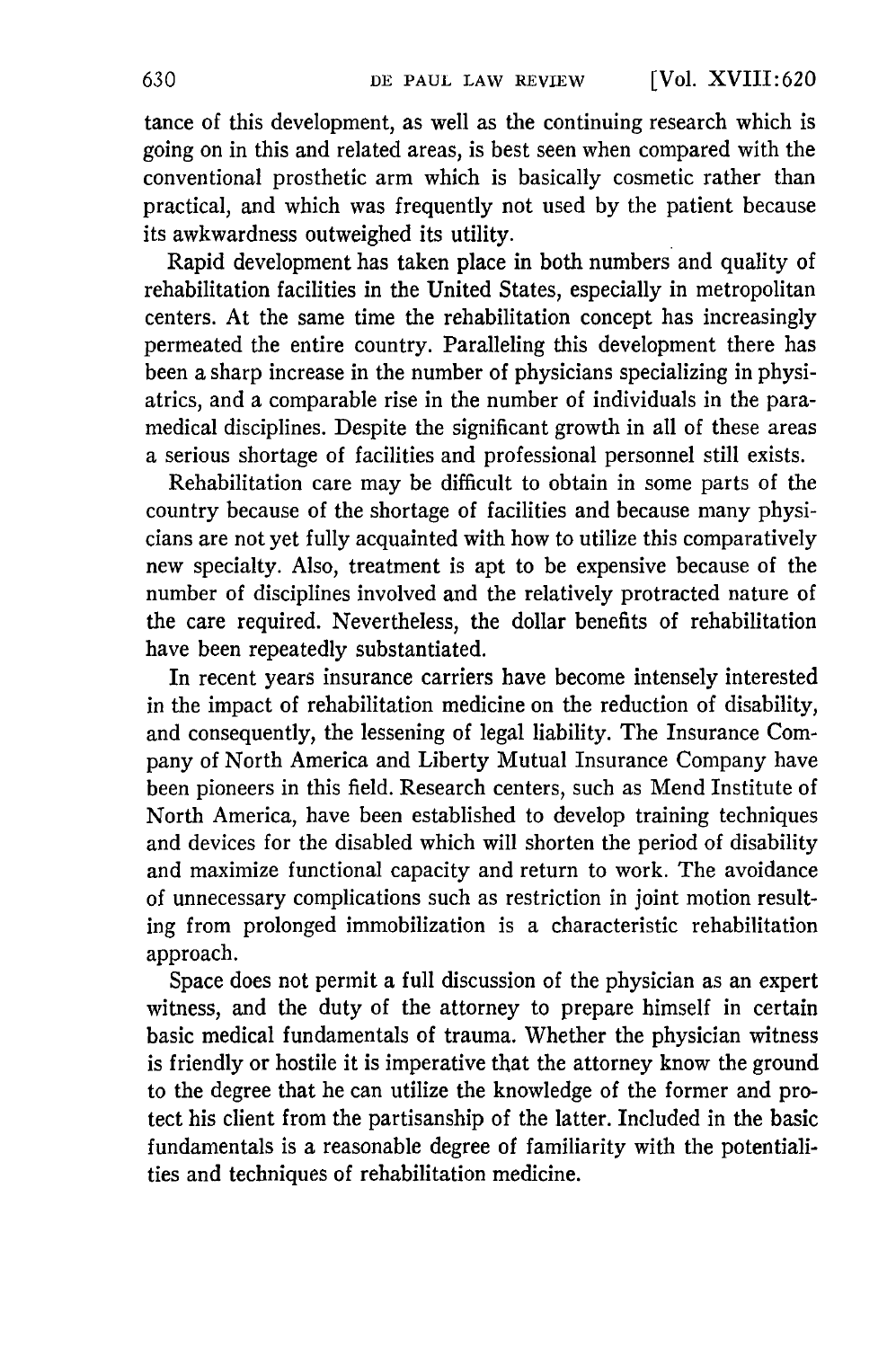In the preparation of the physician as a friendly witness, the attorney should arrange one or more conferences for the purpose of mutual orientation and exchange of relevant data. The physician should have a clear picture of the lay facts of the case to which he is to relate his medical opinion. Perhaps even more important the attorney should thoroughly understand, at least in general terms, the medical principles and pertinent terminology. The physician should make clear any probable areas in which controversy might arise as well as the various implications which might follow. In terms of the case in point, the attorney should be completely familiar with the type of injury sustained and the resulting disability, whether of a long or short-term nature. An understanding of the role of rehabilitation is essential in order to fully understand the therapeutic possibilities.

The attorney should inform himself as to diagnosis, prior vocation, type of trauma involved, prior medical and work history, and the psychological make-up of the patient. He should be alert to the fact that stress and strain injuries as well as certain others are frequently associated with prior pathology. Thorough preparation is the watchword. Accurate medical history and careful examination will often reveal physical defects which pre-dated the injury, as well as previous accidents and their effects. The sudden revelation of such information during the course of trial can have devastating effects. The attorney should call on the expertise of the physician in determining whether there was a gradual or acute onset of pain, the nature of the pain, whether there are radicular symptoms, and what the findings were of neurological tests, myelograms, or electromyographic studies. Similarly he should inform himself as to residual physical effects and whether they will be permanent or temporary.

When the physician is being examined on the stand it is important to guard against responses which are excessively technical and which may thereby omit or obscure valuable information. This situation might arise because of the professional orientation of the physician or because of the nature of the questions which are directed to him. If the competent physician has a full discussion with the attorney prior to being put on the stand, and if he is prepared in advance regarding the pertinent lay facts, he should have no difficulty in giving effective testimony. However, physicians frequently volunteer information which is confusing and sometimes damaging. No question should be answered by the physician unless it is asked and until he fully understands it.